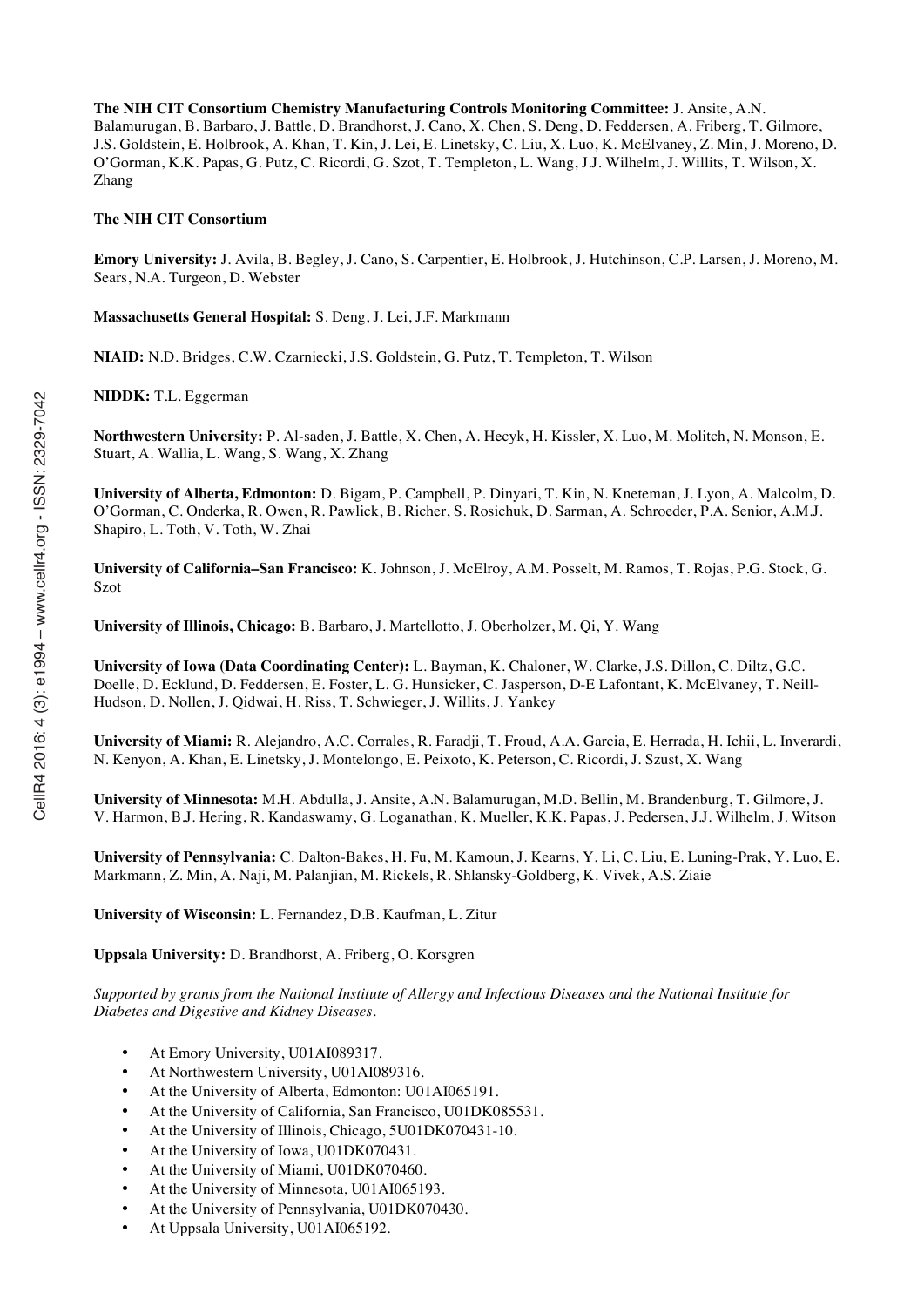*In addition, the study was supported by the following GCRC and CTSA awards:*

- At Emory University: UL1TR000454.
- At Northwestern University: 5UL1RR025741 and 8UL1TR000150.
- At the University of California, San Francisco, UL1TR000004.
- At the University of Illinois, Chicago, UL1TR000050.
- At the University of Miami: 1UL1TR000460.
- At the University of Minnesota: 5M01-RR000400 and UL1TR000114.
- At the University of Pennsylvania: UL1TR000003.

Address correspondence to: Camillo Ricordi MD, Chairman, CIT Steering Committee, ricordi@miami.edu

# **To cite this article**

*Raw Material Specification, CIzyme Collagenase HA – Standard Operating Procedure of the NIH Clinical Islet Transplantation Consortium*

CellR4 2016; 4 (3): e1994